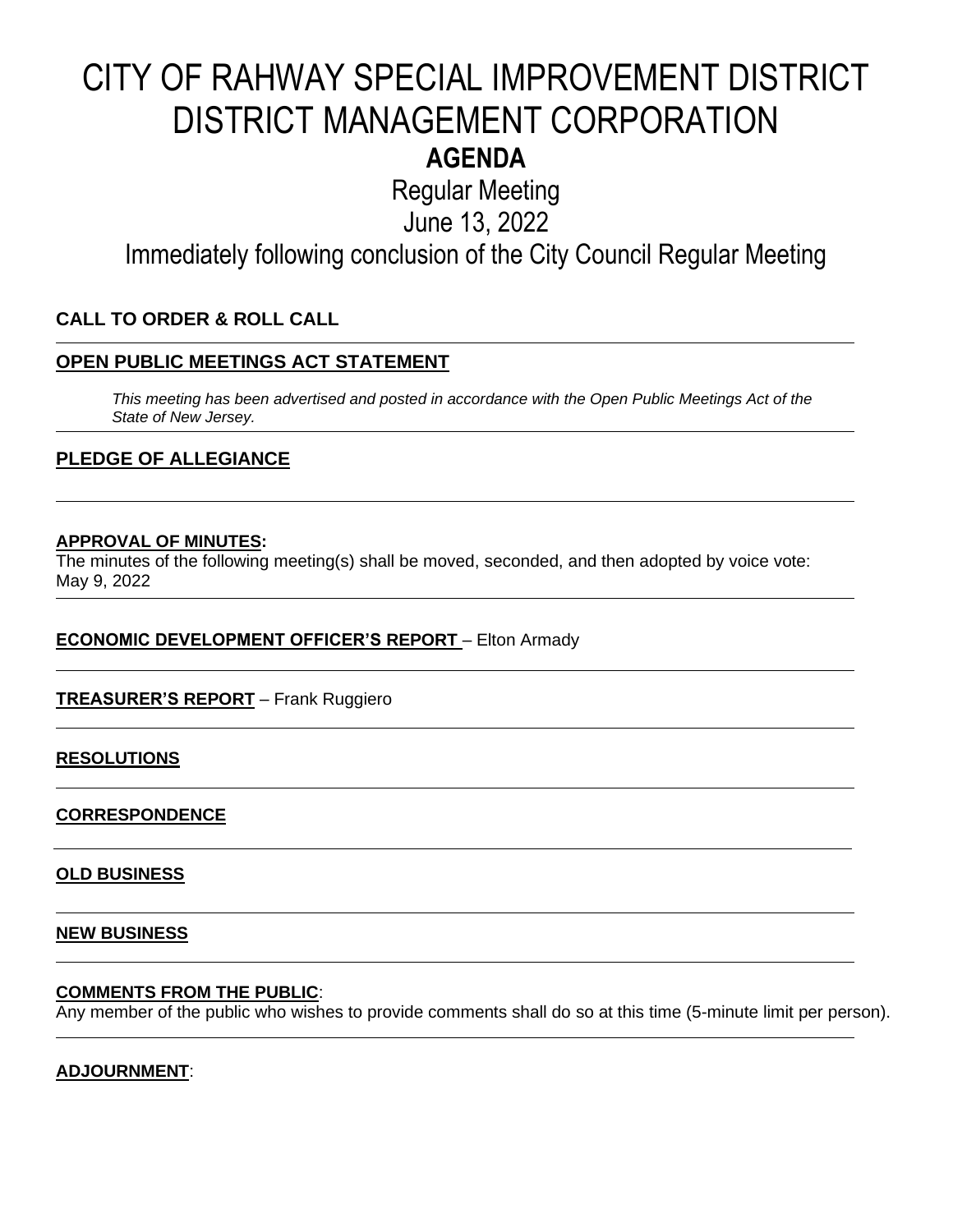## CITY OF RAHWAY SPECIAL IMPROVEMENT DISTRICT DISTRICT MANAGEMENT CORPORATION

### Regular Meeting Minutes

May 9, 2022

*Immediately Following the Conclusion of the Regular City Council Meeting*

#### **CALL TO ORDER & ROLL CALL**

Chairperson Newbury called the Meeting to order at 7:26 p.m. and had SID Secretary Jeff Jotz read the Roll Call.

**PRESENT:** Jeffrey Brooks, David Brown, Michael Cox, Joseph D. Gibilisco, Joanna Miles, Jeremy E. Mojica, Vannie Deloris Parson, Danielle "Danni" Newbury

**ABSENT**: Rodney Farrar

#### **OPEN PUBLIC MEETINGS ACT STATEMENT**

*This meeting has been advertised and posted in accordance with the Open Public Meetings Act of the State of New Jersey.*

#### **PLEDGE OF ALLEGIANCE**

Chairperson Newbury led the Pledge of Allegiance.

#### **APPROVAL OF MINUTES:**

A motion was made by Ms. Miles and seconded by Mr. Brooks to accept and approve the following minutes without objection on a voice vote: April 11, 2022 Chairperson Newbury declared the motion carried.

#### **ECONOMIC DEVELOPMENT OFFICER'S REPORT** – Elton Armady

Mr. Armady delivered his report

**TREASURER'S REPORT** – Frank Ruggiero

Frank Ruggiero delivered his report.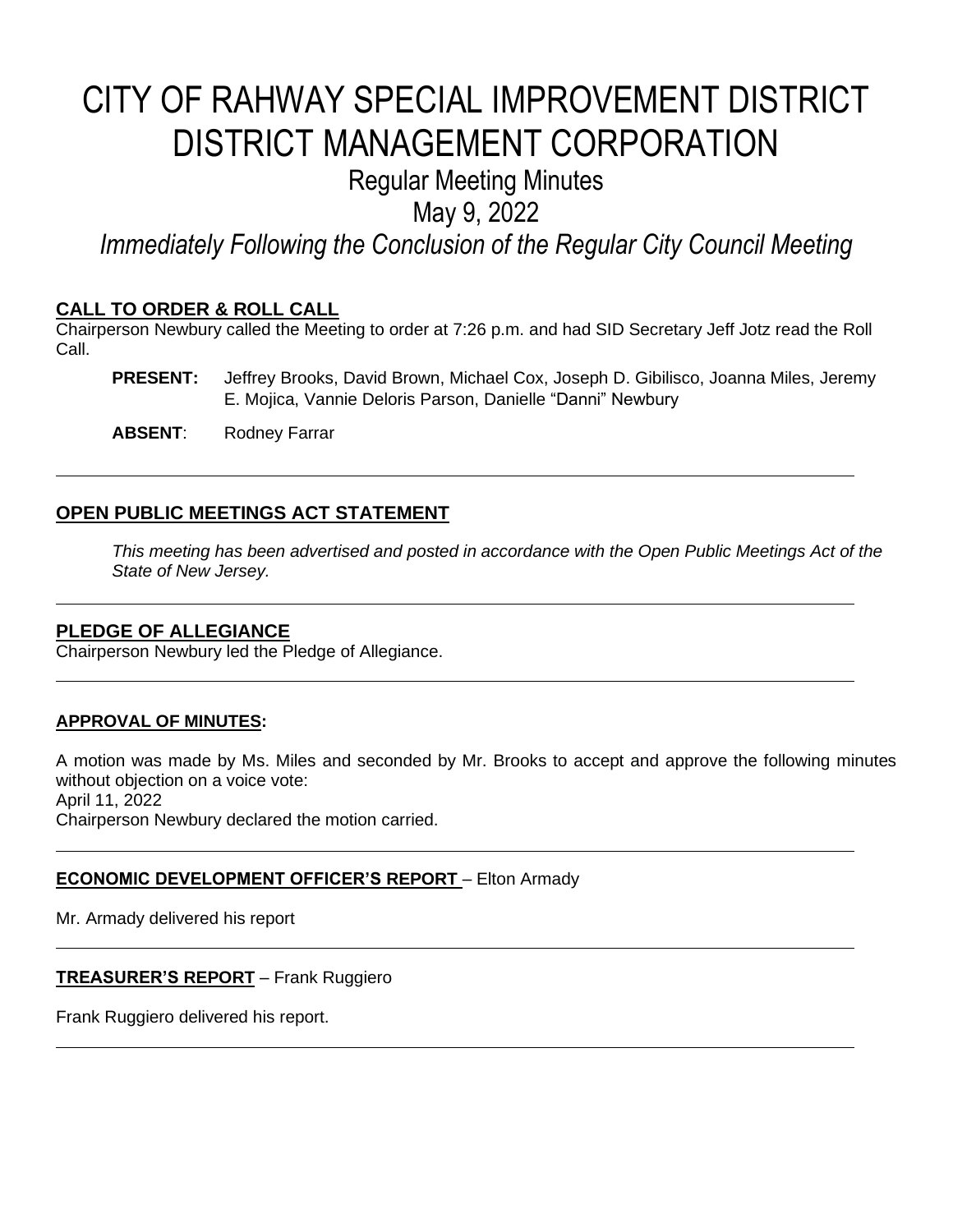#### **RESOLUTIONS**

#### **CORRESPONDENCE**

Chairperson Newbury noted there was no correspondence this evening.

#### **OLD BUSINESS**

Chairperson Newbury indicated that there was no old business.

#### **NEW BUSINESS**

Chairperson Newbury indicated that there was no new business.

#### **COMMENTS FROM THE PUBLIC**:

Any member of the public who wishes to provide comments shall do so at this time (five minute limit per person).

With no one appearing, Chairperson Newbury closed the public hearing.

#### **ADJOURNMENT**:

A motion to adjourn the meeting at 7:34 p.m. was made by Mr. Cox and seconded by Ms. Parson. The meeting was officially adjourned without objection on a voice vote.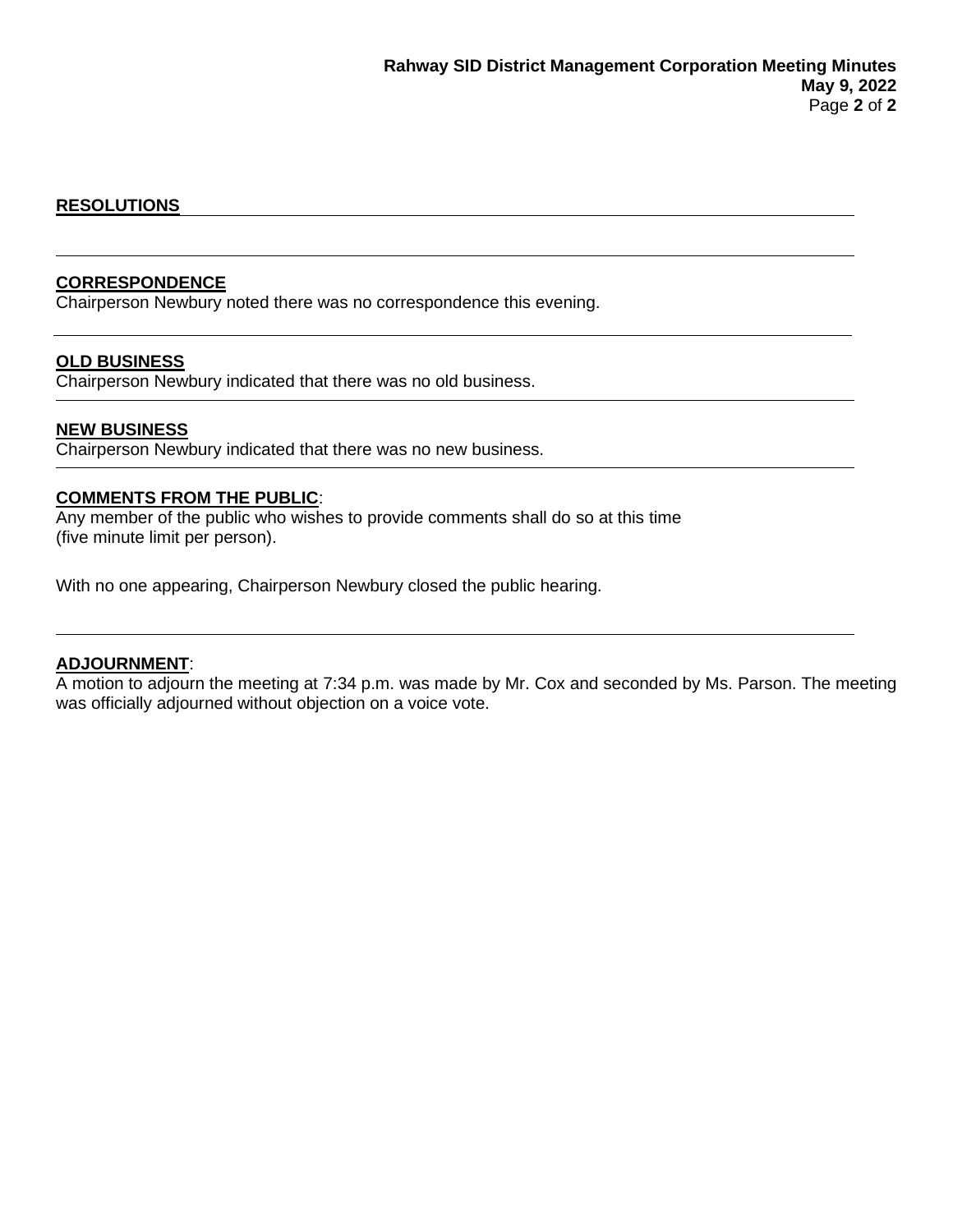

### **Rahway Special Improvement District Economic Development Officer's Report Monday, June 13, 2022**

- **I. SID Business Improvement Program** Upcoming SID initiative that aims to provide funding for new and existing businesses in the following areas:
	- o Interior Improvements
	- o Signage
	- o Marketing
	- o Facade Improvements (Exterior)
	- o Minority Business Enterprise (MBE), Women Business Enterprise (WBE), Veteran Owned Business (VOB), Disabled Veteran Owned Business (DVOB), LGBTQ
		- Expected to be released by September 2022
- **II. Rahway Nominated for Best Small Town Arts Scene** The City of Rahway has been nominated for the 2022 10Best Readers' Choice Travel Award for Best Small Town Art Scene. Voting ends Monday, July 4th and the winners will be announced on 10Best on Friday, July 15th at 12:00pm EDT. The city and SID are getting the word out to encourage the public to vote and make Rahway #1. Voting is online at [https://www.10best.com/awards/travel/best-small-town-art-scene/rahway-new-jersey/.](https://www.10best.com/awards/travel/best-small-town-art-scene/rahway-new-jersey/)  (See attached graphic).
- **III. Vacant Commercial Properties**  List of 37 vacant commercial properties is now available on the City of Rahway website under the Division of Land Use for prospective new businesses. The list will also be posted on the Rahway is Happening website.
- **IV. SID Constant Contact Emails** Individuals that sign up for email alerts on the Rahway is Happening website are now receiving emails with updates regarding SID events bi-weekly. There are currently 1900 individuals that have signed up.
- **V. ServSafe Food Handler & Manager Training** SID is sponsoring ServSafe trainings for restaurant food handlers. \$50 will be paid per person and the SID will pay \$50 per person. Training will be offered by the Rahway Department of Health. English training will be 6/15 from 9AM-3PM and Spanish class will be 6/15 from 9AM-3PM. Both classes will be located at the Rahway Recreation Center Room 110.
- **VI. SID Mural Program** The SID's Ad Hoc Arts & Culture Committee met on May 16th to begin discussions on the selection of sites for art and mural projects to help enhance the city.<br>  $\circ$  First proposed mural will likely be on the back of the Blue Sapphire Storage faci
	- First proposed mural will likely be on the back of the Blue Sapphire Storage facility building, which is visible from the train, located at 2255 Elizabeth Avenue.
- **VII. Rahway's Own & Rising Stars 2022 Class** Nominations for both closed on Sunday, May 1st.
	- o Rising Stars 7 students were nominated by their teachers, principals and administrators from a total of seven schools, which includes Rahway High School, Madison Elementary, Roosevelt Elementary, Franklin Elementary, Grover Cleveland Elementary, Rahway 7th & 8th Grade Academy, and St John Vianney.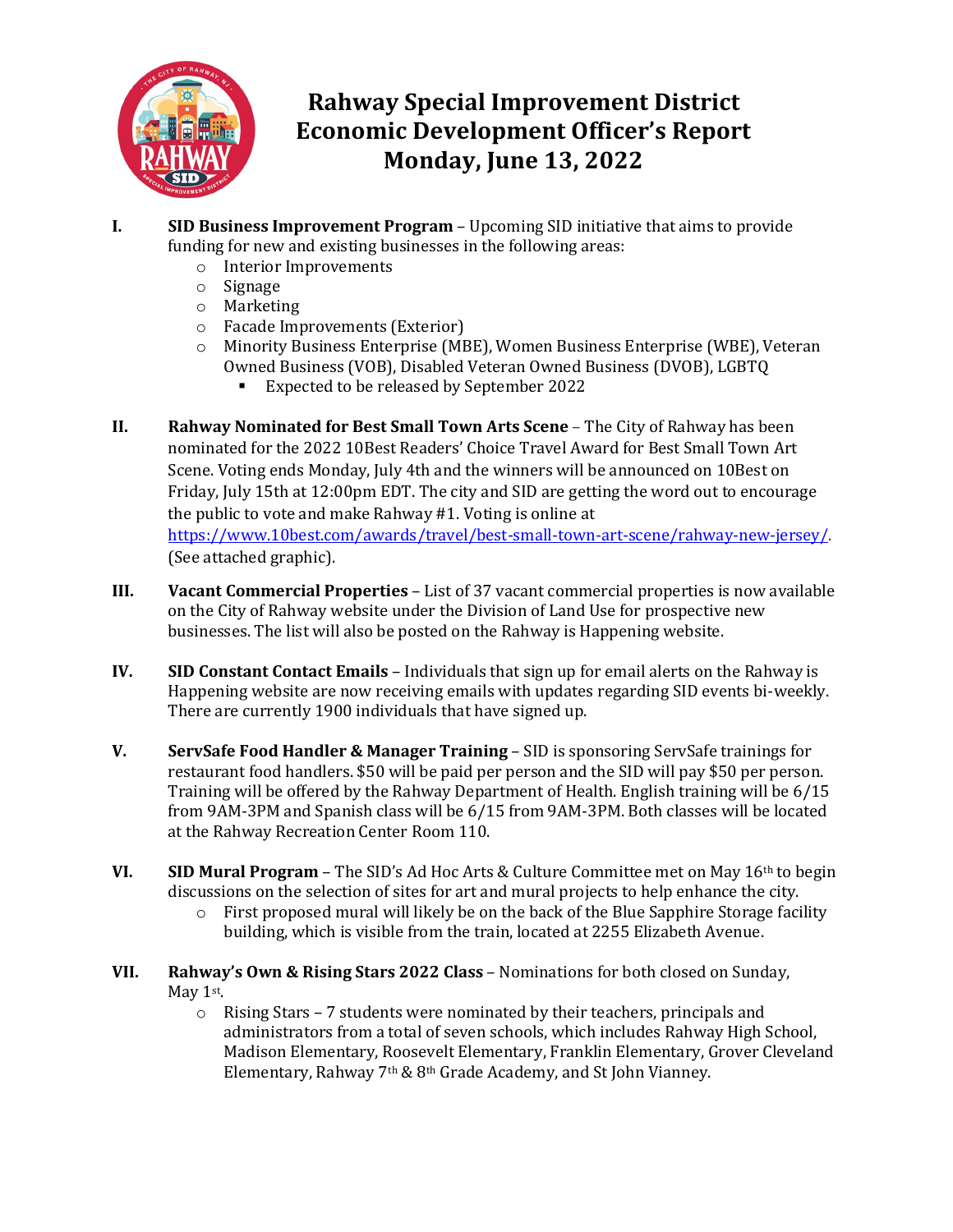- Students will be honored with a poster reveal at the Sheila E Concert at 7PM on Thursday, August 4th.
- o Rahway's Own A total of 18 nominations were made by the public, some duplicates.
	- The Rahway's Own Selection Committee includes Council President Joanna Miles, Councilman Jeremy Mojica, Councilman Jeff Brooks, Patricia Vollino, Daniel Garray and Al Shipley.
	- $\blacksquare$  1st selection meeting is Wednesday, June 15<sup>th</sup> at 5PM.

#### **VIII. Beautification**

 $\circ$  Train Station Plaza Improvements - The SID is coordinating with Engineering and Recreation to determine a suitable timeframe for completing the project without interfering with events. Talks have resumed with the contractor.

#### **IX. Previous Events**

- $\circ$  Coffee with the Mayor at Flynn's Saturday, May 7<sup>th</sup> from 10AM-12PM
- o Cherry Street Festival Saturday, May 7th
- o Hot Rods & Harleys Saturday, May 14th

#### **X. Upcoming Events**

- o Music Events Curated by Nick Rosal April October
- $\circ$  SID Meeting with Non-Restaurant Owners Tuesday, June 14<sup>th</sup> at 10AM in Municipal Court/Council Chambers
- o LGBTQ+ Professionals Mixer w/ Union County Commissioners & Union County Office of LGBTQ Affairs – Wednesday, June 22nd from 6-9PM at Watt Hotel Lounge
- o Cherry Street Soiree Sunday, August 28th
- o Arts Fest Saturday, September 24th 2-6PM
- o Christmas Tree Lighting Friday, November 25th
- o Small Business Saturday November 26th

#### **XI. New Businesses**

- $\circ$  The SID welcomed ES Builders to Rahway with an official ribbon cutting on May 19th at 1PM. They are a New York construction company that moved their headquarters to Rahway and are located at 177 Lafayette Street.
- o The SID also welcomed Gigi's Latin Bistro to Rahway with an official ribbon cutting on June 4th at 2PM. They are a new restaurant that features Puerto Rican cuisine and are located at 1524 Irving Street.<br>Mayor Giacobbe was on h
	- Mayor Giacobbe was on hand for both events and pictures can be found on the SID's Facebook and Instagram pages Rahway Is Happening.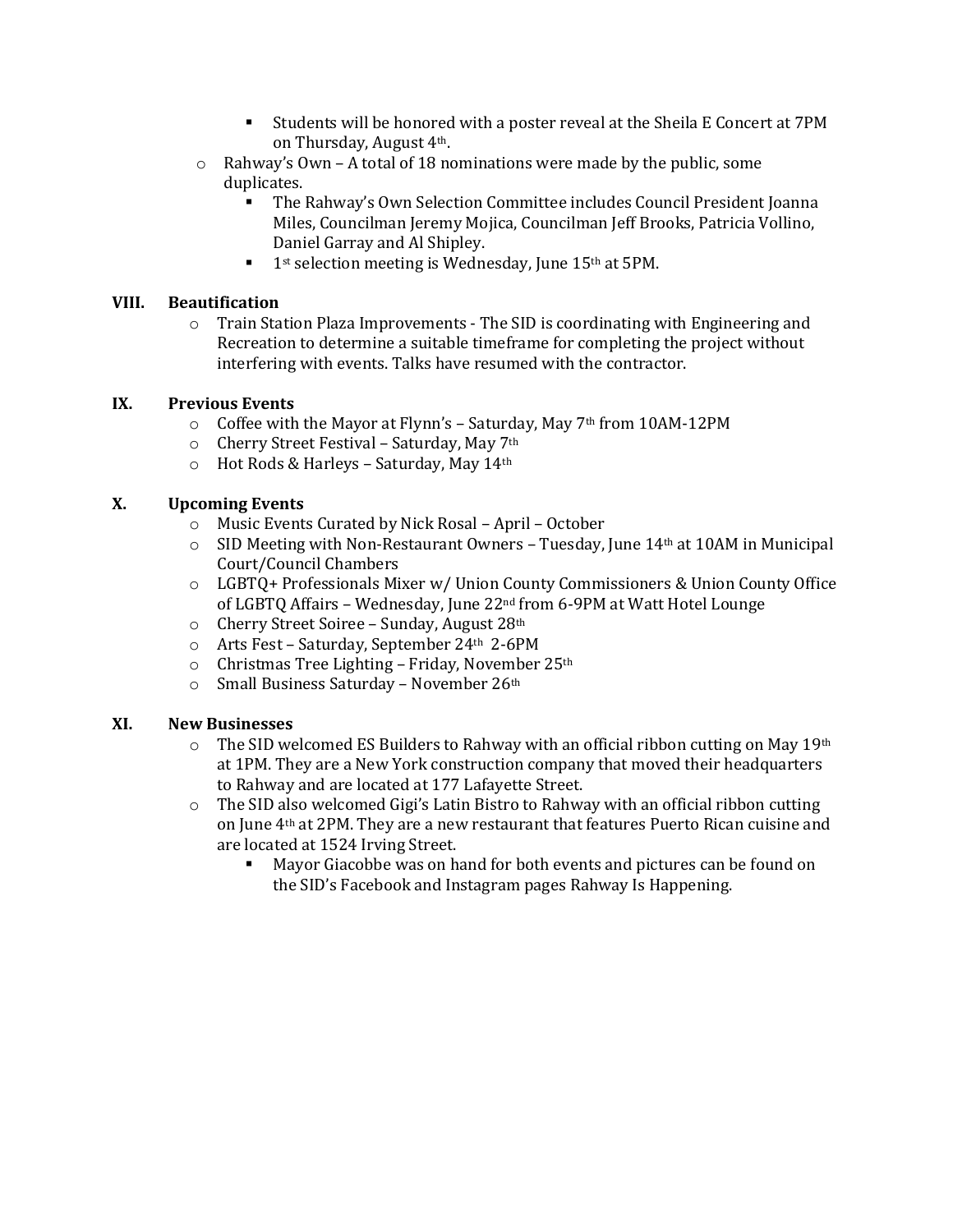

# VOTE FOR RAHWAY!

**Rahway has been nominated in the 2022 10 Best Readers' Choice Travel Awards for** 

# **Best Small Town Art Scene!**

# You can vote once a day for the run of the contest:

www.10best.com/awards/travel/best-small-town-art-scene/rahway-new-jersey

# Let's go, Voters!!

**Help us make Rahway #1!** 





# Voting ends Monday, July 4 and the winners will be announced on 10Best on Friday, July 15th at 12:00pm EDT.









**MAYOR RAYMOND A. GIACOBBE**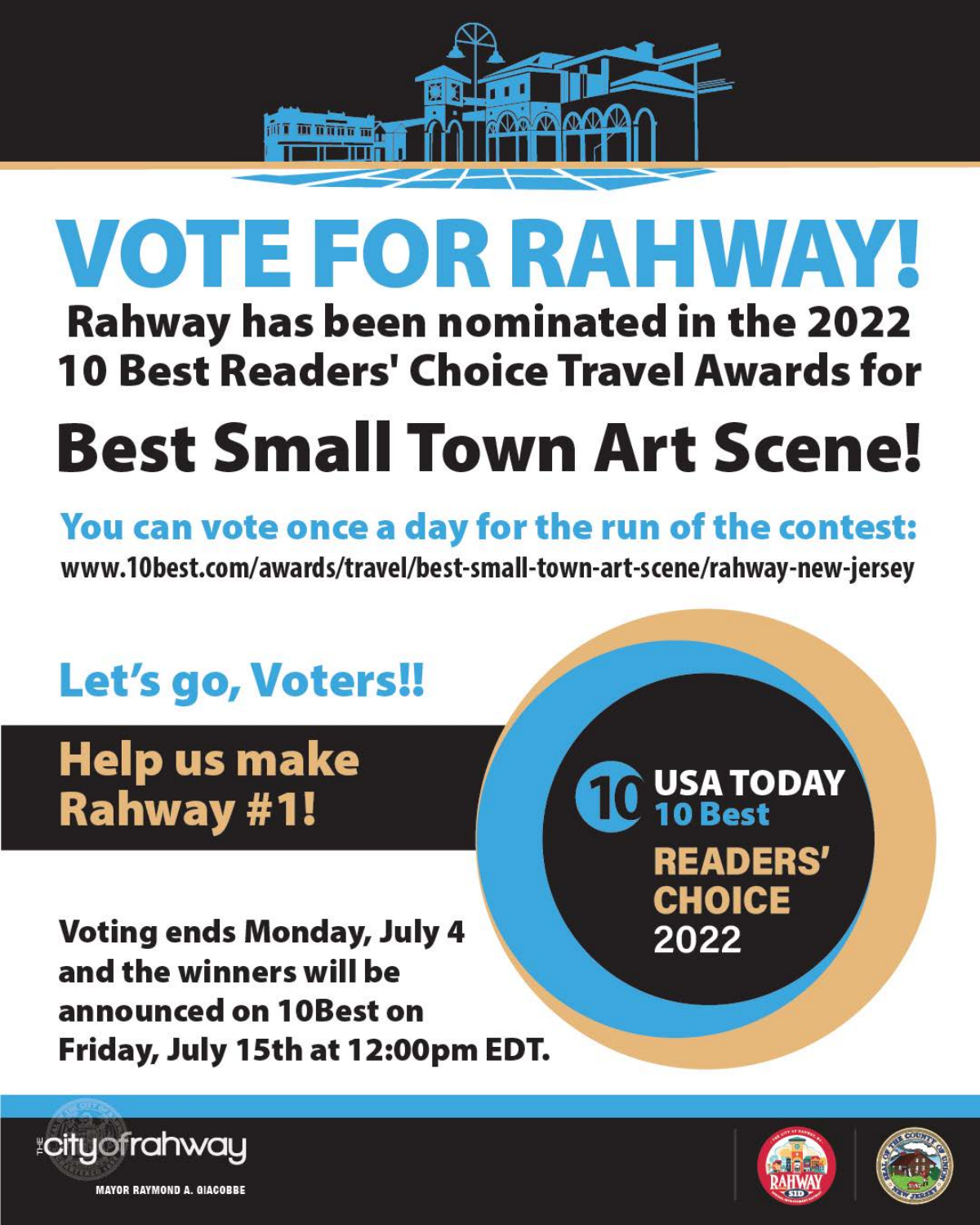## City of Rahway<br>Special Improvement District<br>Bank Reconciliation Operating Fund<br>RSI Bank 90000 08058 CY 2022

|                       | January<br>2022 | February<br>2022 | March<br>2022 | April<br>2022 | May<br>2022 |
|-----------------------|-----------------|------------------|---------------|---------------|-------------|
| Beginning Balance     | 363,824.57      | 357,962.02       | 341,084.71    | 279 375 63    | 264,822.75  |
| Cash Receipts         | $\bullet$       | $\bullet$        |               | 8,175.00      |             |
| Subtotal              | 363,824.57      | 357.962.02       | 341,084.71    | 287 550 63    | 264,822.75  |
| Cash Disbursements    | 5.862.55        | 16,877.31        | 61,709.08     | 22,727.88     | 18,419.98   |
| <b>Ending Balance</b> | 357,962.02      | 341,084.71       | 279,375.63    | 264, 822. 75  | 246,402.77  |